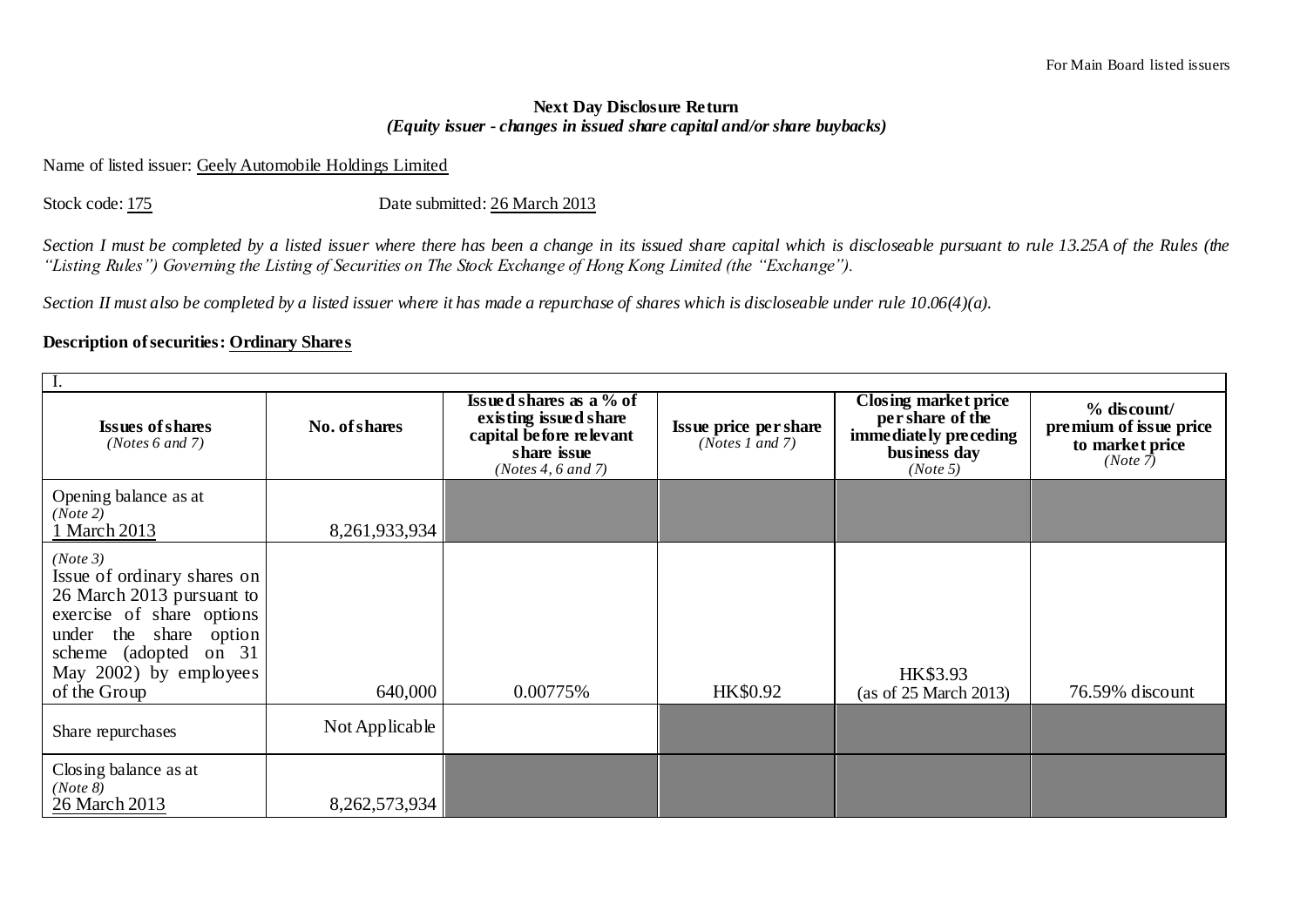*Notes to Section I:*

- *1. Where shares have been issued at more than one issue price per share, a weighted average issue price per share should be given.*
- *2. Please insert the closing balance date of the last Next Day Disclosure Return published pursuant to rule 13.25A or Monthly Re turn pursuant to rule 13.25B, whichever is the later.*
- *3. Please set out all changes in issued share capital requiring disclosure pursuant to rule 13.25A together with the relevant dates of issue. Each ca tegory will need to be disclosed*  individually with sufficient information to enable the user to identify the relevant category in the listed issuer's Monthly Return. For example, multiple issues of shares as a result of *multiple exercises of share options under the same share option scheme or of multiple conversions under the same convertible note must be aggregated and disclosed as one category. However, if the issues resulted from exercises of share options under 2 share option schemes or conversions of 2 convertible notes, these must be disclosed as 2 separate categories.*
- *4. The percentage change in the listed issuer's issued share capital is to be calculated by reference to the listed issuer's total issued share capital (excluding for such purpose any shares repurchased or redeemed but not yet cancelled) as it was immediately before the earliest relevant event which has not been disclosed in a Monthly Return or Next Day Disclosure Return.*
- *5. Where trading in the shares of the listed issuer has been suspended, "closing market price per share of the immediately prece ding business day" should be construed as "closing market price per share of the business day on which the shares were last traded".*
- *6. In the context of a repurchase of shares:*
	- *"issues of shares" should be construed as "repurchases of shares"; and*
	- *"issued shares as a % of existing issued share capital before relevant share issue" should be construed as "repurchased shares as a % of existing issued share capital before relevant share repurchase".*
- *7. In the context of a redemption of shares:*
	- *"issues of shares" should be construed as "redemptions of shares";*
	- *"issued shares as a % of existing issued share capital before relevant share issue" should be construed as "redeemed shares as a % of existi ng issued share capital before relevant share redemption"; and*
	- *"issue price per share" should be construed as "redemption price per share".*
- *8. The closing balance date is the date of the last relevant event being disclosed.*